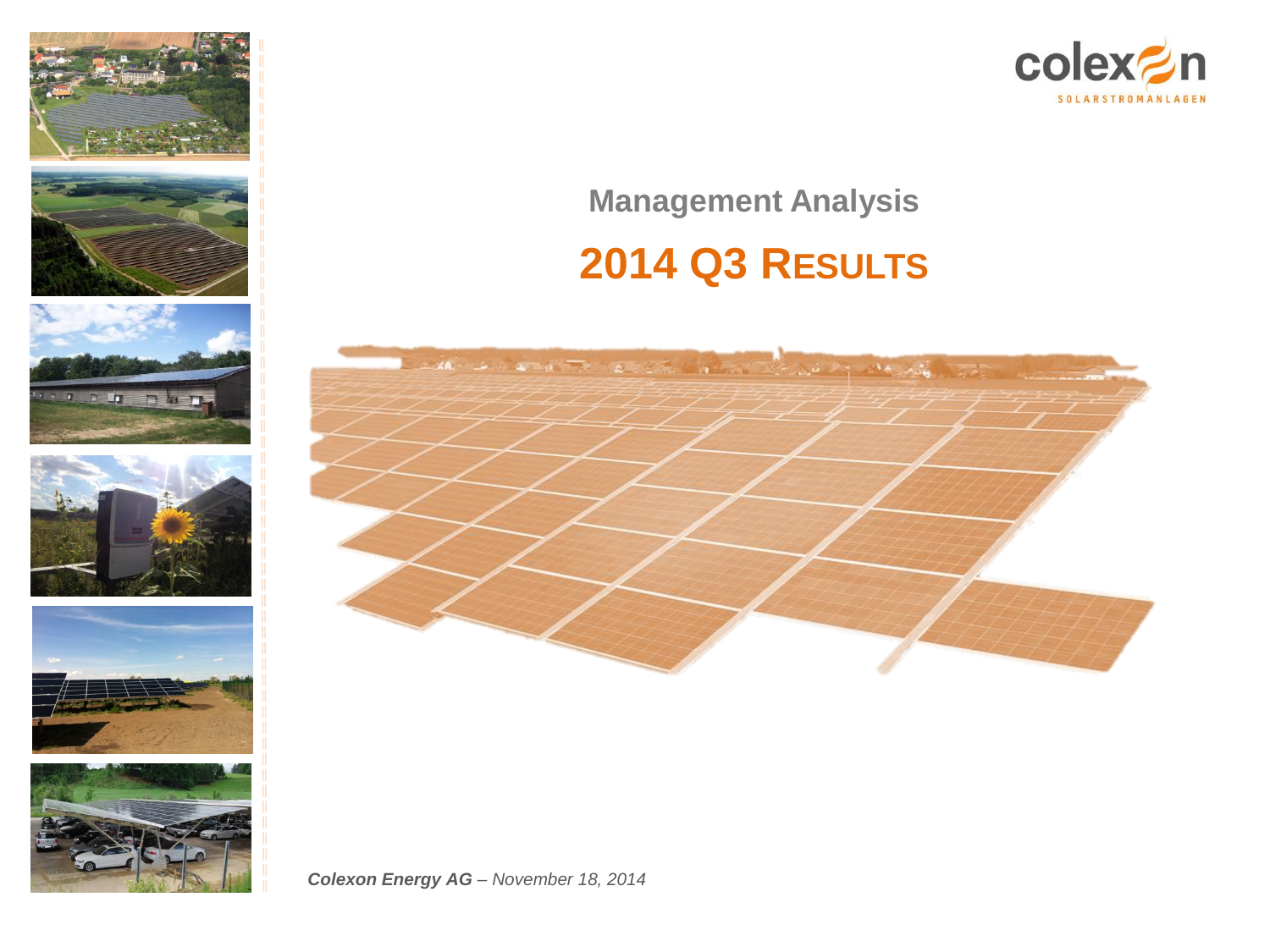## **DISCLAIMER**



This presentation is for information purposes only and does not constitute a public offer or invitation to *subscribe for or purchase any securities of Colexon Energy AG and neither this presentation nor anything contained herein shall form the basis of any contract or commitment whatsoever. This representation is being furnished to you solely for your information and may not be reproduced or* redistributed to any other person in whole or in part. All information contained herein has been carefully *prepared. Nevertheless, we do not guarantee its accuracy or completeness. The information contained in this presentation is subject to amendment, revision and updating. Certain statements contained in this presentation may be statements of future expectations and other forward-looking statements that are based on the company's current views and assumptions and involve known and unknown risks and uncertainties. Actual results, performance or events may differ materially from those in such statements as a result of, among others, factors, changing business or other market conditions and the prospects for growth anticipated by the management of the Company. These and other factors could adversely affect the outcome and financial effects of the plans and events described herein. The Company does not undertake any obligation to update or revise any forward-looking statements, whether as a result of new information, future events or otherwise. The distribution of this document in other jurisdictions may be restricted by law and persons into whose possession this document comes should inform themselves about, and observe, any such restrictions. Any failure to comply with these restrictions may constitute a violation of applicable Securities Laws.*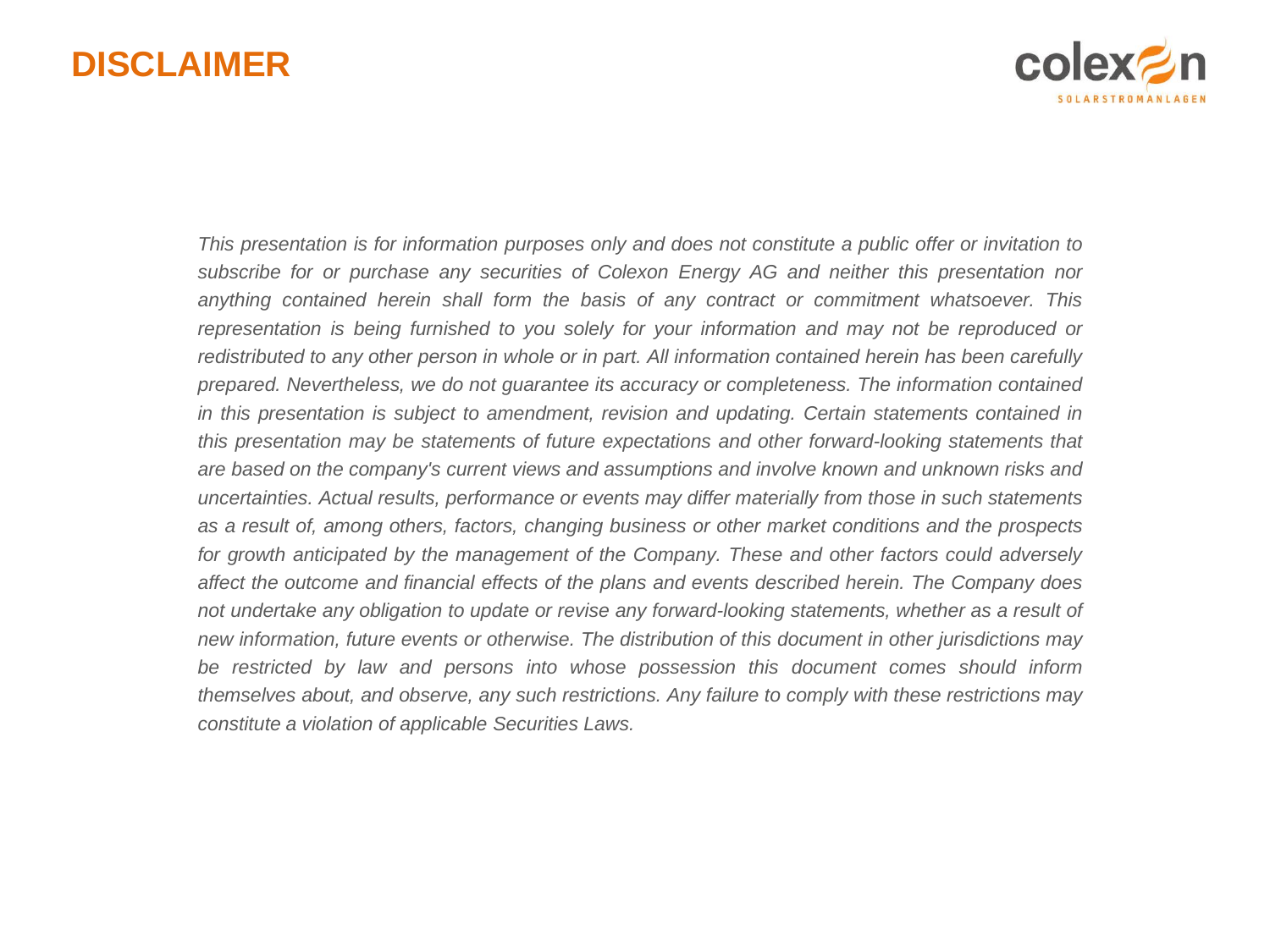

| <b>Date</b> | Event                                                                                                             |
|-------------|-------------------------------------------------------------------------------------------------------------------|
| 19.08.2014  | Issuance of €1.5mio option loan with 12 months maturity and fixed rate of 3%                                      |
| 19.08.2014  | Completion of the re-location of the Astenhof rooftop installation (3MWp)                                         |
| 02.09.2014  | Acquisition and immediate re-financing of solarpark Pflugdorf (4.4 MWp)                                           |
| 09.09.2014  | Date of acquisition of Colexon Energy AG after registration of the capital<br>increase in the Commercial Register |
| 29.09.2014  | Capital Markets Presentation 2014-'16                                                                             |
| 30.09.2014  | Refinancing of the Kettershausen plant                                                                            |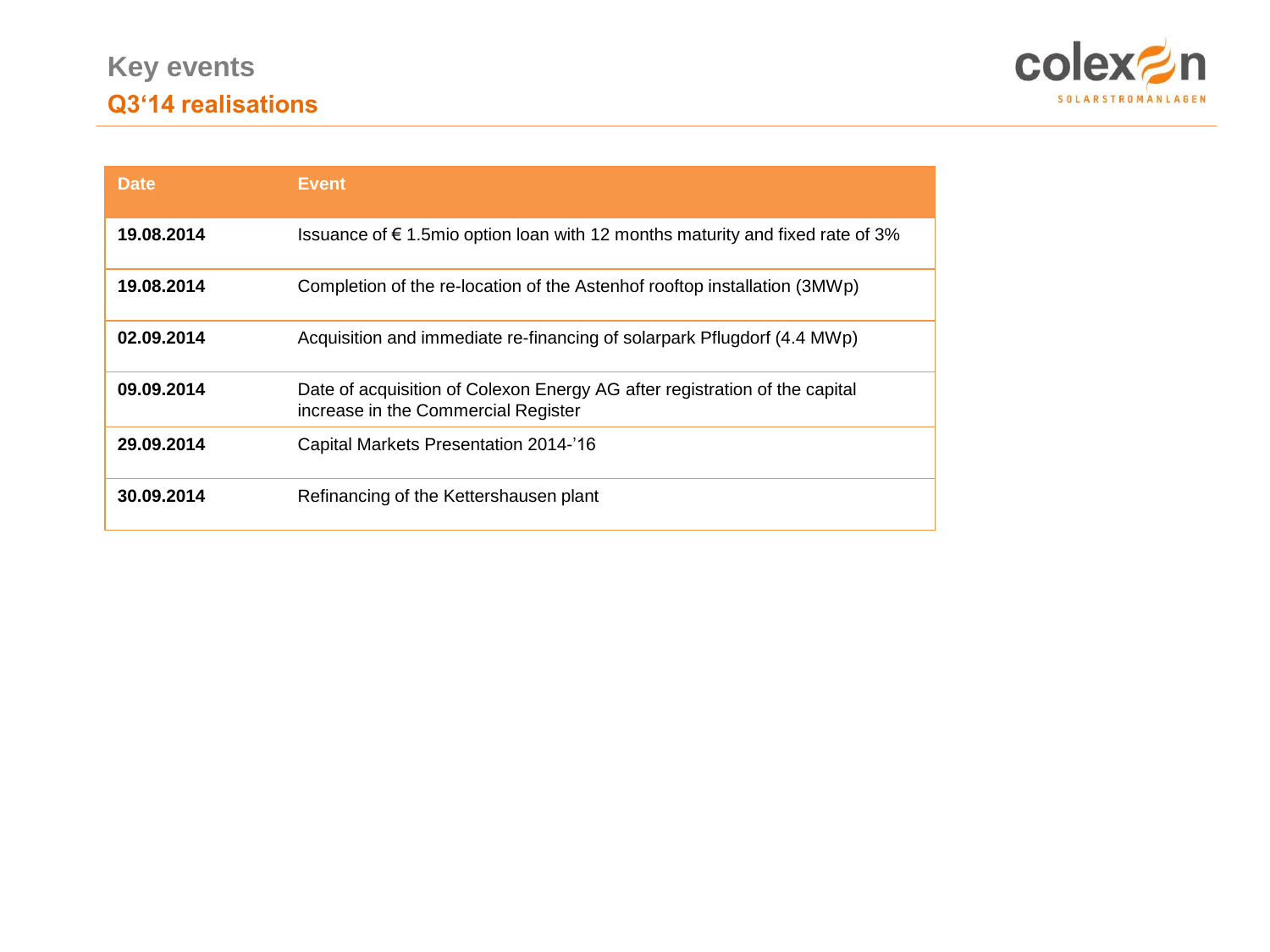## **Opening remarks**



### **Consolidation perimeter**

- **EDITP** 7C Solarparken NV fully consolidated for the full year
	- Colexon Energy AG entered into the P&L as from 09.09.2014
	- Pflugdorf park (4.4 MWp) entered into the P&L as from 02.09.2014
	- De-consolidation of Italian operations included under JV Solar SRL
		- Although Colexon holds a legal interest in JV Solar SRL of 70%, the economic interest amounts only to 50% and the statutory articles as well as the joint venture agreement do not provide control under IFRS 11 for 2014 nor under IAS 28 for previous years.
		- Therefore JV Solar SRL has been restated under the equity method as from founding the company in 2010.
		- JV Solar (100%) holds 4x1MWp across Italy, and is planned to generate annual EBITDA of € 1.4mio and annual net cash flow of € 0.9mio and has project loans of € 9.3mio (31.12.2014)

**The decision to exclude JV Solar from the consolidation perimeter has theoretically a direct effect on the guidance (which included 50% of their respective EBITDA, debt and cash flow) but nevertheless we decide to reiterate our EBITDA and CFPS guidance given a strong outlook for savings, optimisation and growth.**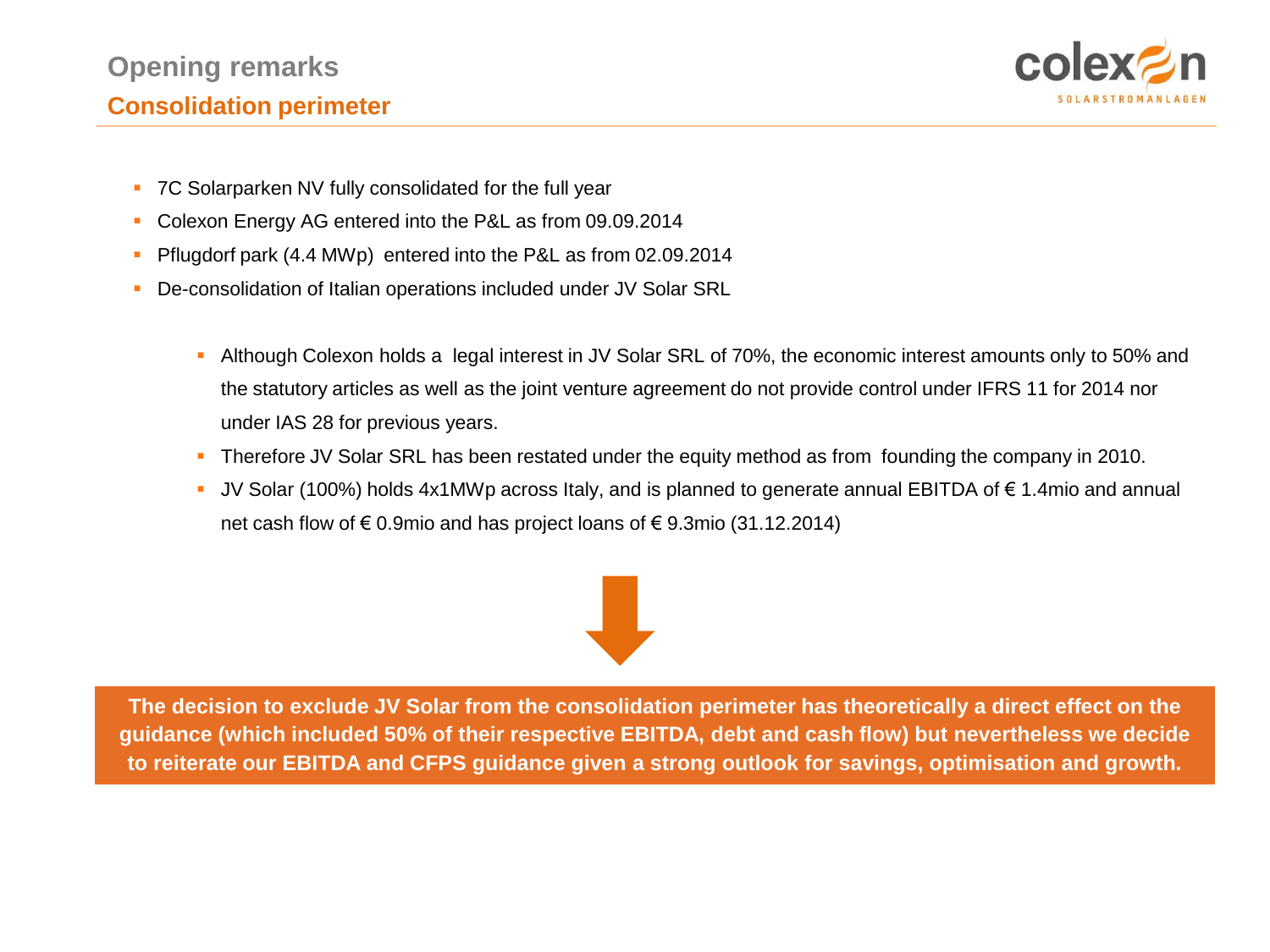## **Results are distorted through the purchase price allocation**



|                         |                     |                                      | jan-sep/13 | △ 2013   |
|-------------------------|---------------------|--------------------------------------|------------|----------|
| IFRS in $\epsilon$ mio  | <b>Consolidated</b> | <b>Comment</b>                       | 2013       | $\%$     |
|                         |                     |                                      |            |          |
| Revenues                | 12,0                | Almost exclusively power production  | 9,3        | 28,4%    |
| Other income            | 6,9                 | incl. badwill                        | 1,3        | 411,5%   |
| Opex incl cost of sales | $-2,0$              |                                      | $-2,5$     | $-22,6%$ |
| <b>EBITDA</b>           | 16,9                |                                      | 8,1        | 108,0%   |
| <b>EBITDA</b> margin    |                     | EBITDA margin 7CSP nv: 89,0% in 2014 | 87,2%      |          |
| Amortisation            | $-4,5$              |                                      | $-3,7$     | 21,2%    |
| EBIT                    | 12,4                |                                      | 4,4        | 180,4%   |
| Interest income         | 1,5                 | Capital gain on own Colexon shares   | 0,0        | n.r.     |
| Interest expenses       | $-2,6$              |                                      | $-2,6$     | $-1,0\%$ |
| Taxes                   | $-0,3$              | Non-cash / changes in deferred taxes | $-0,1$     | n.r.     |
| <b>Minorities</b>       | $-0,1$              |                                      | 0,0        | 141,0%   |
| Net profit              | 10,9                |                                      | 1,7        | 552,8%   |

#### **Note:**

*These figures include nine-months results for 7C Solarparken NV and one month for Colexon Energy AG (09.09.2014 – 30.09.2014). Comparative figures for 2013 include only 7C Solarparken NV.*

**EBITDA improves from € 8.1mio to € 16.9mio, but it includes positive effects related to the Purchase Price Allocation of the reverse acquisition of Colexon and the investment in the Pflugdorf park.**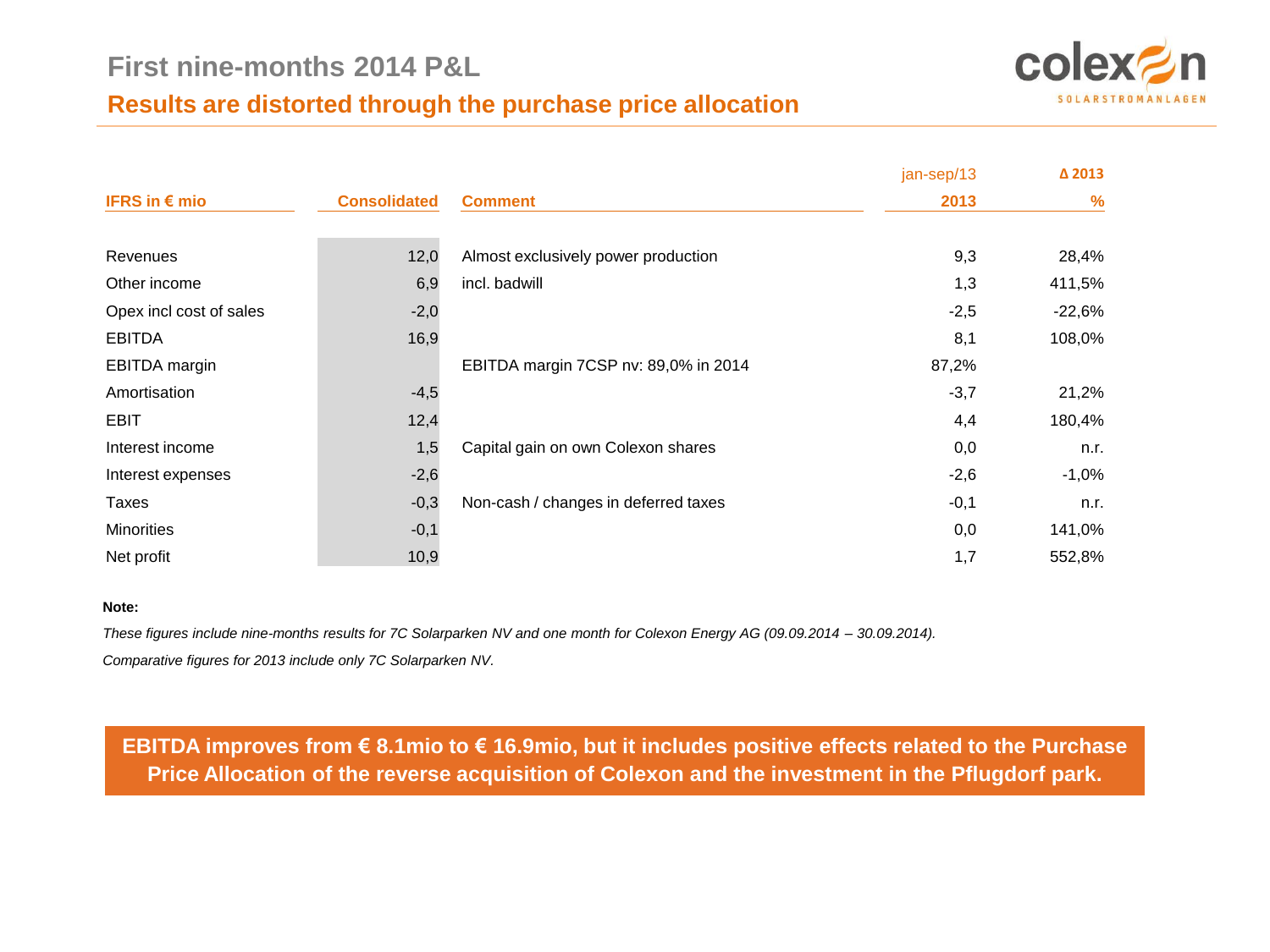## **Pro-forma accounts include 9 months of "old" Colexon**



|                        |                     |                                      | jan-sep/13 | △ 2013 |
|------------------------|---------------------|--------------------------------------|------------|--------|
| in $\epsilon$ mio      | <b>Consolidated</b> | <b>Comment</b>                       | 2013       | $\%$   |
| Revenues               | 19,4                | Almost exclusively power production  | 9,3        | 108,1% |
| Other income           | 4,7                 | incl. badwill & revaluations         | 1,3        | 247,0% |
| Opex                   | $-7,4$              | Incl. one-time costs                 | $-2,5$     | 189,6% |
| <b>EBITDA</b>          | 16,7                |                                      | 8,1        | 105,7% |
| <b>EBITDA</b> margin   | 86,2%               | EBITDA margin 7CSP nv: 89,0% in 2014 | 87,2%      |        |
| Amortisation           | $-6,4$              |                                      | $-3,7$     | 74,1%  |
| <b>EBIT</b>            | 10,3                |                                      | 4,4        | 132,0% |
| Interest income        | 1,5                 | Book gain on own Colexon shares      | 0,0        | n.r.   |
| Interest expenses      | $-5,1$              |                                      | $-2,6$     | 93,3%  |
| Taxes                  | $-0,8$              | Non-cash / changes in deferred taxes | $-0,1$     | n.r.   |
| <b>Minorities</b>      | $-0,1$              |                                      | 0,0        | 141,0% |
| Net profit, part group | 5,8                 |                                      | 1,7        | 247,6% |

#### **Note:**

*These figures include nine-months results for 7C Solarparken NV and nine months for Colexon Energy AG (01.01.2014 – 30.09.2014). Comparative figures for 2013 include only 7C Solarparken NV.*

**EBITDA on pro-forma basis increased to € 16.7mio. Aside from badwill and revaluation effects, these figures also include one-time expenses incurred in the first nine-months at the side of "old" Colexon**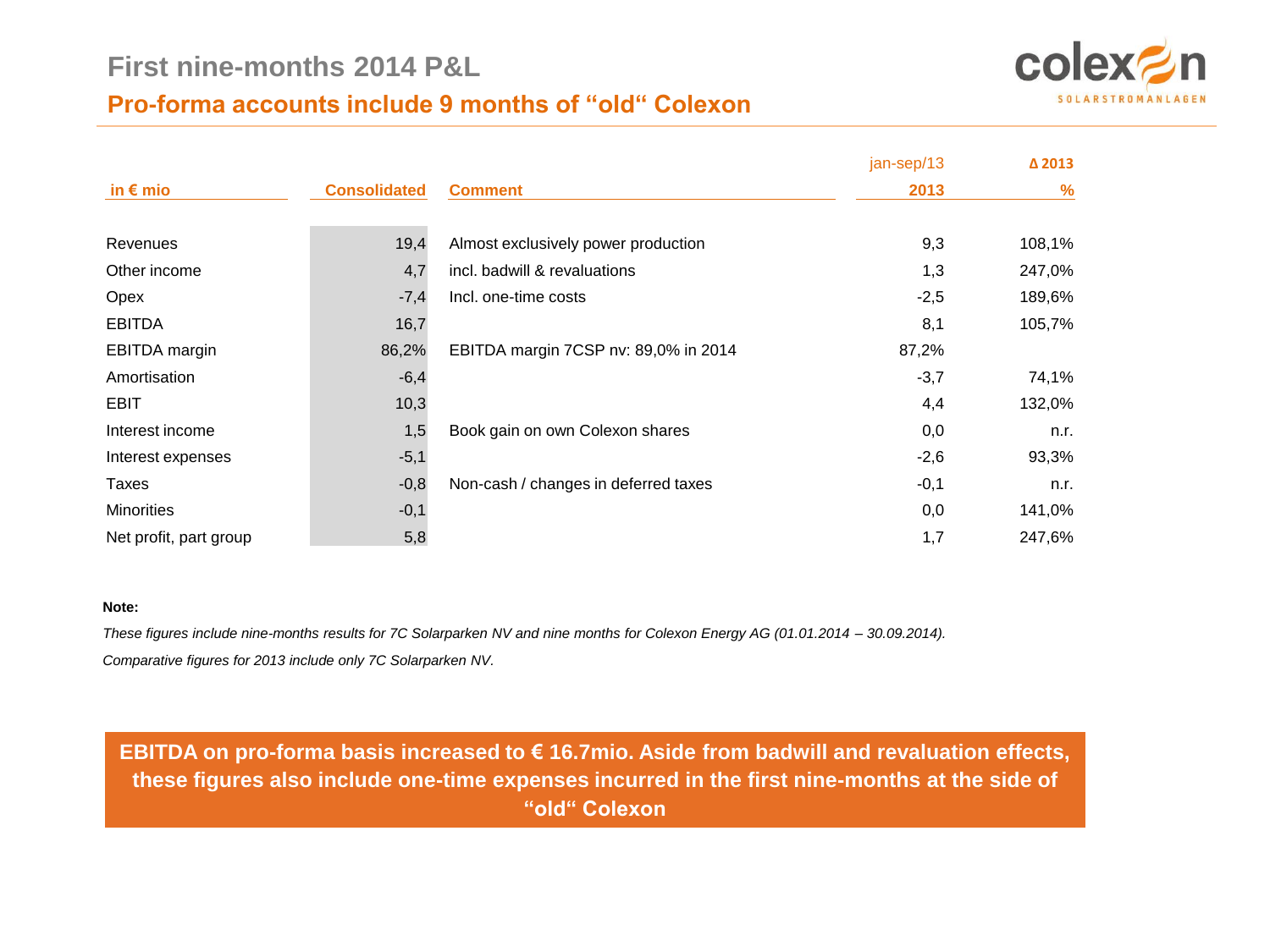

| in $\epsilon$ mio                          | <b>Consolidated</b> | <b>Comment</b>                                                    |
|--------------------------------------------|---------------------|-------------------------------------------------------------------|
| <b>EBITDA</b><br>One-off items $(1) + (2)$ | 16,7<br>$-1,9$      | > guidance FY'14: € 13,4mio                                       |
| 1. "Other income" (1)                      | $-4,0$              |                                                                   |
| Old receivable cash-in                     | $-0,3$              |                                                                   |
| Badwill                                    | $-6,7$              | From purchase price allocations Pflugdorf and Colexon transaction |
| Revaluation Colexon assets/liabilities     | 3,0                 |                                                                   |
| 2. "Opex" (2)                              | 2,2                 |                                                                   |
| Astenhof relocation                        | 1,3                 |                                                                   |
| Lay-offs / restructuring                   | 0,4                 | Personnel reductions                                              |
| _ Merger transaction costs                 | 0,5                 | <b>Business combination expenses</b>                              |
| <b>Clean EBITDA</b>                        | 14,8                | > guidance FY'14: € 15,4mio                                       |

#### **Note:**

*(\*) : Guidance provided in the Capital Markets Presentation, Sep '14*

**Clean EBITDA for the first nine-months (including nine-months of Colexon Energy AG) rose to € 14.8mio. Guidance for the full year was set at € 15.4mio but still included 50% of the JV in Italy which has been de-consolidated and now is accounted under the equity method.**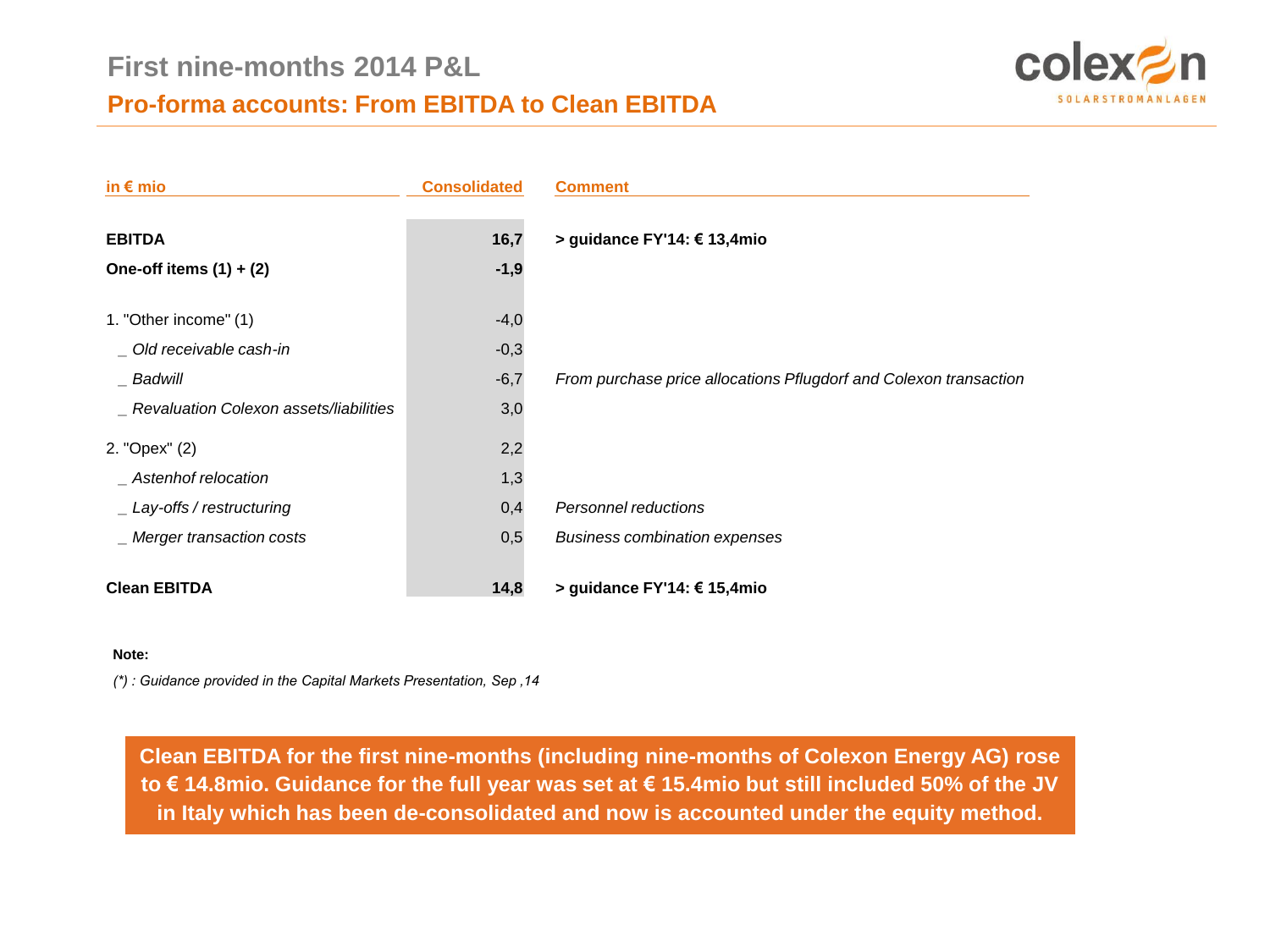



**Net cash flow = Clean EBITDA - cash interests paid - Taxes paid**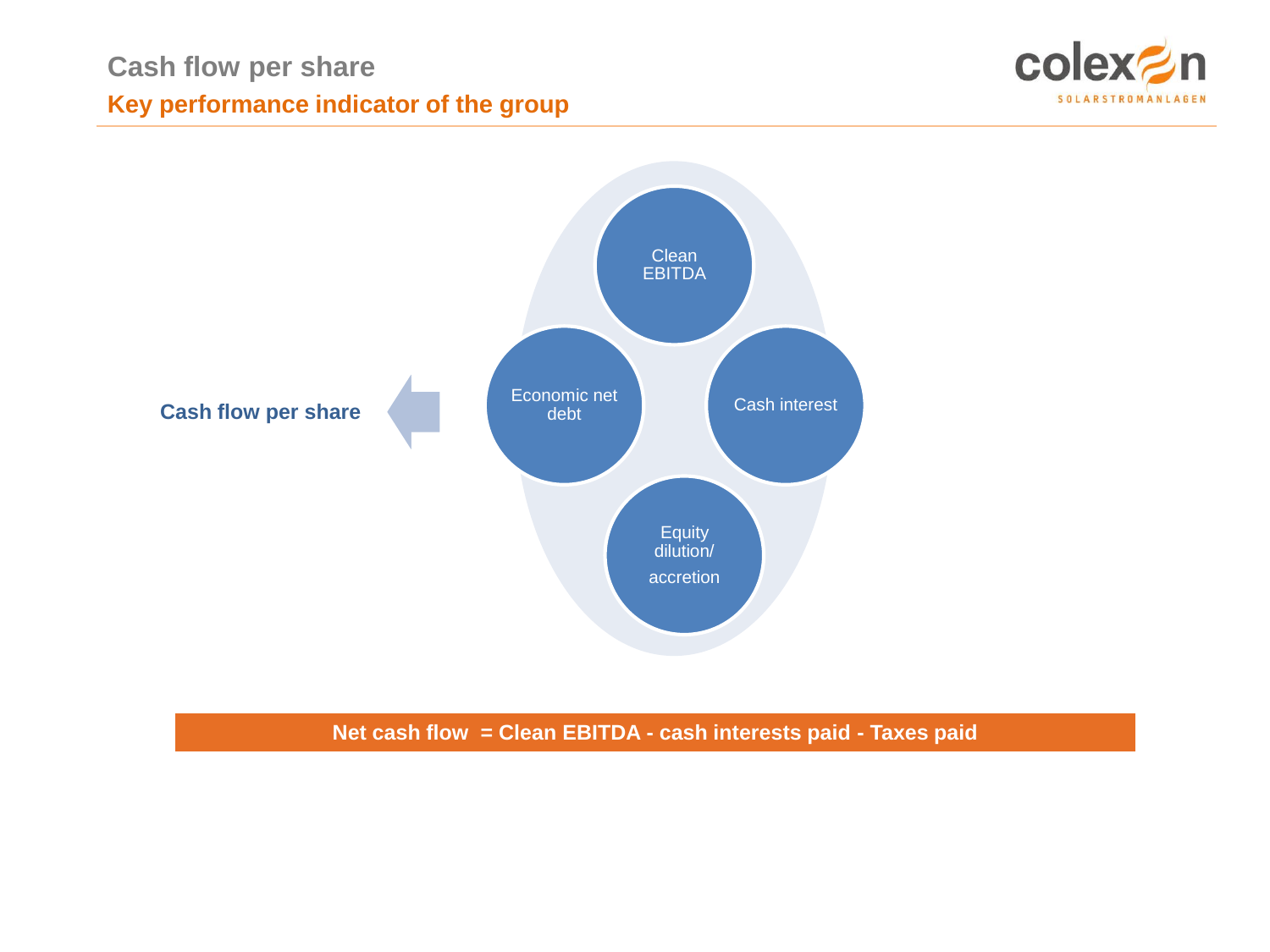

## **First nine-months 2014 on pro-forma basis**

| in $\epsilon$ mio   | <b>Consolidated</b> | <b>Comment</b>                 |
|---------------------|---------------------|--------------------------------|
|                     |                     |                                |
| <b>Clean EBITDA</b> | 14,8                | > guidance FY'14: € 15,4mio    |
| - Cash interests    | $-5,1$              |                                |
| - Taxes paid        | 0.0                 | P&L taxes are deferred         |
| $=$ Net cash flow   | 9,7                 |                                |
| /Outstanding shares | 33,6                | mio shares                     |
| <b>CFPS</b>         | 0,29                | > guidance FY'14: € 0,26/share |

#### **Note:**

*(\*) : Guidance provided in the Capital Markets Presentation, Sep '14*

**Cash flow per share € 0.29 in the first nine months, but anticipated to drop slightly for the full year due to seasonally thin EBITDA in Q4 and hefty year-end cash interest payments.**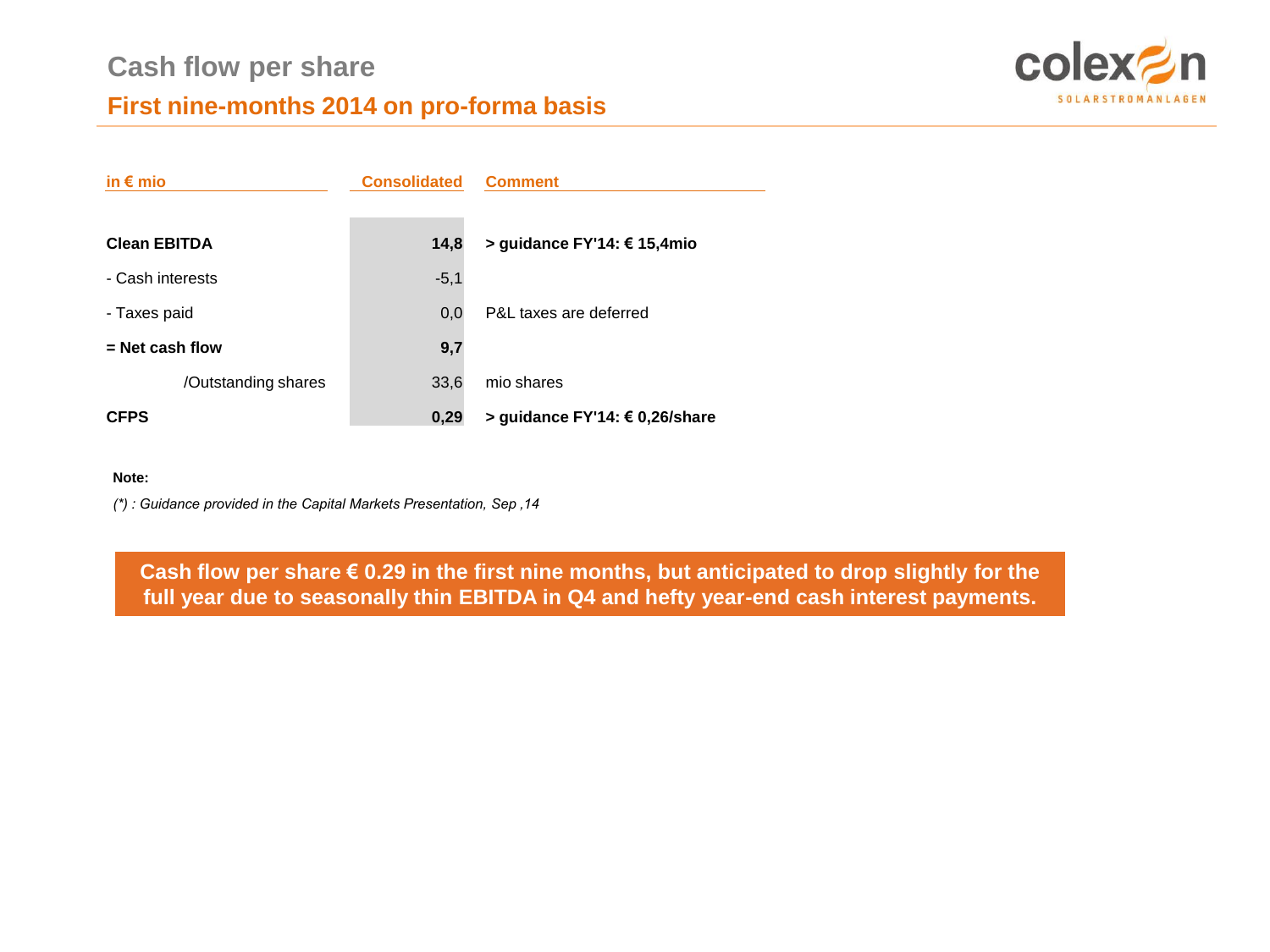## **Balance sheet 30.09.2014 Overview consolidation, IFRS**



|                               | <b>Consolidated</b> |                  |                                                        | <b>7CSP NV</b> | △ 2013        |
|-------------------------------|---------------------|------------------|--------------------------------------------------------|----------------|---------------|
| IFRS in $\epsilon$ mio        | 30.09.2014          | <b>Breakdown</b> | <b>Comment</b>                                         | 31.12.2013     | $\frac{9}{6}$ |
| <b>Long-term Assets</b>       | 195,6               | 85%              |                                                        | 100,9          | 94%           |
| Solarparks                    | 177,4               | 77%              | Amortised values                                       | 92,3           | 92%           |
| Land & buildings              | 3,6                 | 2%               | Reflects PV Estate properties                          | 0,2            | 1857%         |
| Participations                | 1,5                 | 1%               | Value of 50% stake in Italian JV (4 x 1 MWp)           | 1,8            | $-17%$        |
| <b>Others</b>                 | 13,1                | 6%               | Mainly deferred tax assets                             | 6,6            | 97%           |
| <b>Short-term assets</b>      | 33,5                | 15%              |                                                        | 11,1           | 201%          |
| Receivables                   | 6,3                 | 3%               |                                                        | 0,7            | 810%          |
| Cash                          | 22,5                | 10%              | Half reflects restricted cash                          | 9,4            | 139%          |
| <b>Others</b>                 | 4,7                 | 2%               | Mainly accruals                                        | 1,0            | 369%          |
| <b>Total assets</b>           | 229,1               | 100%             |                                                        | 112,0          | 104%          |
| <b>Equity</b>                 | 41,1                | 18%              | Reconciliation of business combination                 | 22,4           | 84%           |
| <b>Long-term liabilities</b>  | 167,0               | 73%              |                                                        | 81,2           | 106%          |
| Long-term financial debt      | 141,0               | 62%              | Market value of debt > economic debt                   | 72,7           | 94%           |
| Provisions                    | 10,1                | 4%               | Provisions for demolition of parks, risks & warranties | 2,5            | 300%          |
| <b>Others</b>                 | 15,9                | 7%               | Mainly deferred tax liabilities                        | 6,1            | 163%          |
| <b>Short-term liabilities</b> | 21,0                | 9%               |                                                        | 8,4            | 150%          |
| Payables                      | 4,3                 | 2%               |                                                        | 0,7            | 498%          |
| Short-term financial debt     | 11,5                | 5%               | Market value of debt > economic debt                   | 7,1            | 62%           |
| <b>Others</b>                 | 5,2                 | 2%               |                                                        | 0,6            | 780%          |
| <b>Total liabilities</b>      | 229,1               | 100%             |                                                        | 112,0          | 104%          |

**Balance sheet of € 229.1 mio built upon long-life assets. An increase of 104% versus year-end 2013**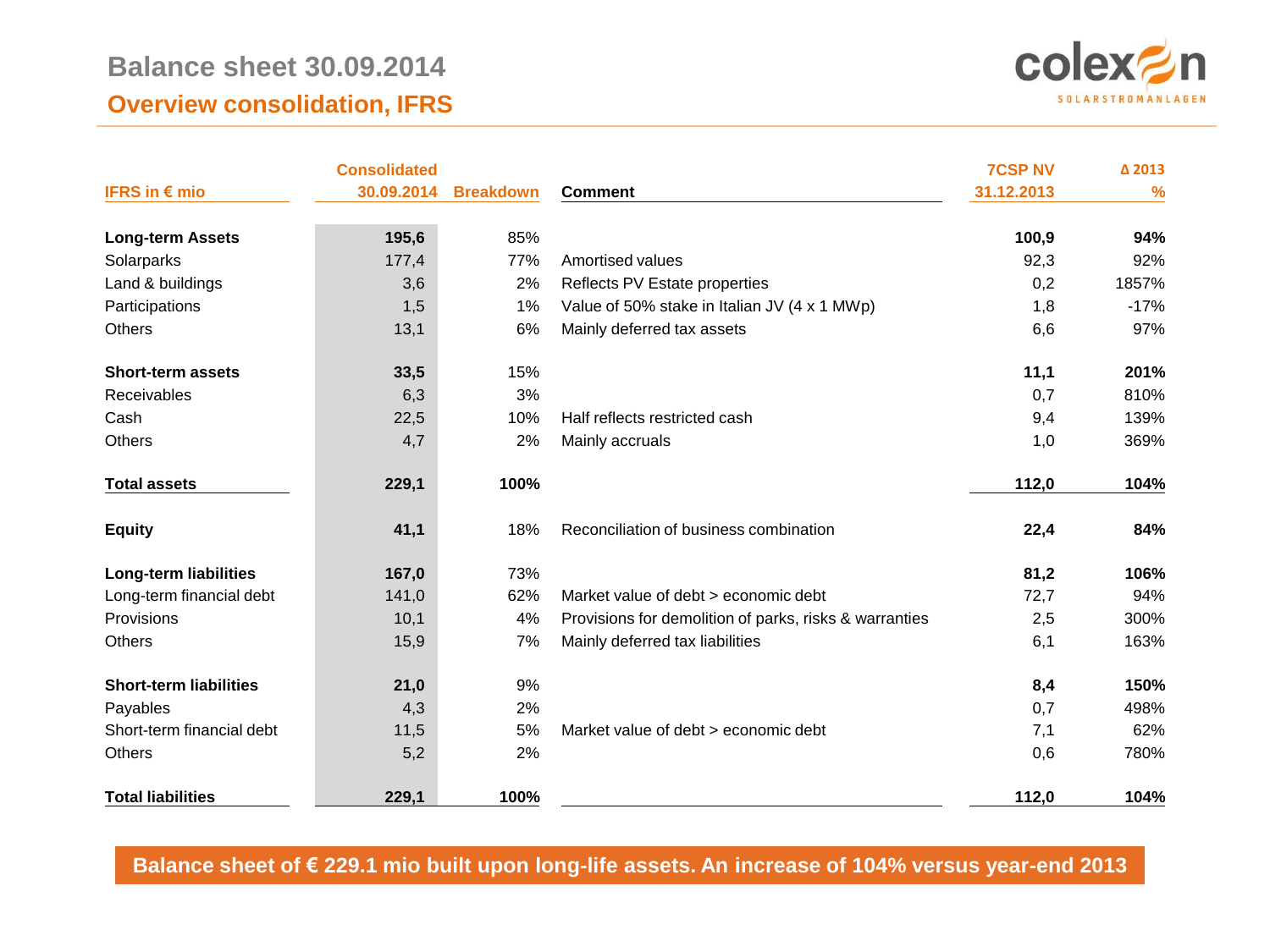

## **From IFRS debt to net economic debt**

| in $\epsilon$ mio                | 7CSP   | <b>Colexon</b>           | 30.09.2014 | <b>Comment</b>                                        |
|----------------------------------|--------|--------------------------|------------|-------------------------------------------------------|
|                                  |        |                          |            |                                                       |
| <b>ECONOMIC DEBT (a)</b>         | 90,2   | 59,9                     | 150,1      | Nominal values of debt to be reimbursed               |
| Germany                          | 77,8   | 57,0                     | 134,8      |                                                       |
| Belgium                          | 9,4    | $\overline{\phantom{0}}$ | 9,4        |                                                       |
| France                           | 2,9    |                          | 2,9        |                                                       |
| Italy                            |        | 2,9                      | 2,9        |                                                       |
|                                  |        |                          |            |                                                       |
| + Value of swaps                 |        | 3,4                      | 3,4        | Market value differences of loans with swap rate      |
| + Valuation changes              | $-0,4$ | $-0,7$                   | $-1,1$     | Market value differences of other loans               |
|                                  |        |                          |            |                                                       |
| $=$ Financial debt IFRS          | 89,8   | 62,6                     | 152,4      |                                                       |
| Long-term                        | 82,2   | 58,8                     | 141,0      |                                                       |
| Short-term                       | 7,6    | 3,9                      | 11,5       |                                                       |
|                                  |        |                          |            |                                                       |
| <b>CASH POSITION (b)</b>         | 12,2   | 10,2                     | 22,5       |                                                       |
|                                  |        |                          |            | Mainly DSRA that becomes free after full repayment of |
| Restricted cash                  | 6,7    | 4,1                      | 10,8       | loan                                                  |
| Available liquidity              | 5,5    | 6,2                      | 11,7       | Usable for operations/investments/debt repayments     |
|                                  |        |                          |            |                                                       |
| $\equiv$ Net economic debt (a-b) | 77,9   | 49,7                     | 127,6      |                                                       |

### **Net economic debt € 127.6 mio excludes the value of own shares and the equity participation of 50% in the Italian JV which holds 4x1MWp.**